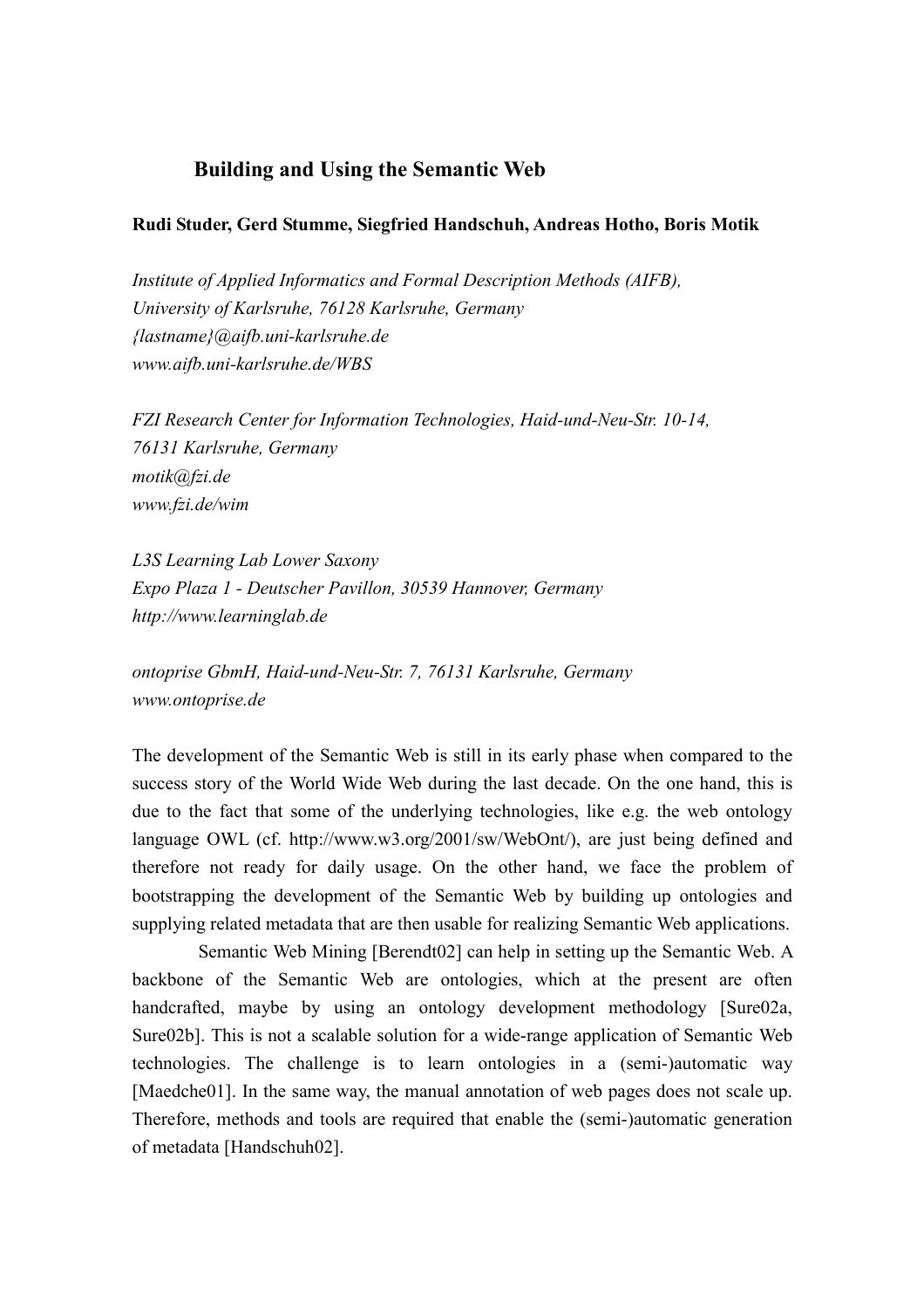The management of ontologies and related metadata also needs appropriate infrastructure and user support. The Karlsruhe Ontology Framework KAON [Ehrig02] (cf. http://kaon.semanticweb.org) is a novel infrastructure that takes a holistic approach to ontology management and is targeted for business applications. It includes a comprehensive tool suite for ontology management, e.g. ontology evolution, as well as advanced components for building ontology-based applications supporting latest standards [Maedche03].

 Various application areas benefit from the Semantic Web. Semantic Web enabled Web Services [Bussler02] provide means for service discovery and composition that exploit the semantic description of these services. The Courseware Watchdog exploits ontologies and associated relational metadata for accessing and browsing distributed learning repositories and thus provides new kinds of functionalities for such learning environments [Schmitz02]. Such environments are closely related to knowledge portals that provide semantic means for integrating and accessing heterogeneous information sources. SEAL [Maedche02, Hotho02] is a comprehensive architecture for knowledge portals offering a broad range of tools for building up and running such portals. The portal of the VISION project (cf. http://www.km-vision.org) is just one example of such a knowledge portal supporting the conceptual browsing and querying of the portal contents. Another illustration of semantic portal concepts is given by the OntoWeb portal (cf. http://www.ontoweb.org), which provides access to all information about the European OntoWeb network [Spyns02].

## **Bibliography**

[Berendt02] B. Berendt, A. Hotho, G. Stumme: Towards Semantic Web Mining. In: I. Horrocks, J. Hendler (Eds.): The Semantic Web – ISWC 2002, Proc. ISWC '02, LNCS, Springer, Heidelberg 2002, 264 – 278

[Bussler02] C. Bussler, D. Fensel, A. Maedche. A Conceptual Architecture for Semantic Web Enabled Web Services. SIGMOD Record 31,4 (December 2002), Special Issue Semantic Web and Databases.

[Ehrig02] M. Ehrig, S. Handschuh, A. Hotho, A. Maedche, B. Motik, D. Oberle, C. Schmitz, S. Staab, L. Stojanovic, N. Stojanovic, R. Studer, G.Stumme, Y. Sure, J. Tane, R. Volz, V. Zacharias. KAON - Towards a large scale Semantic Web. in: K. Bauknecht,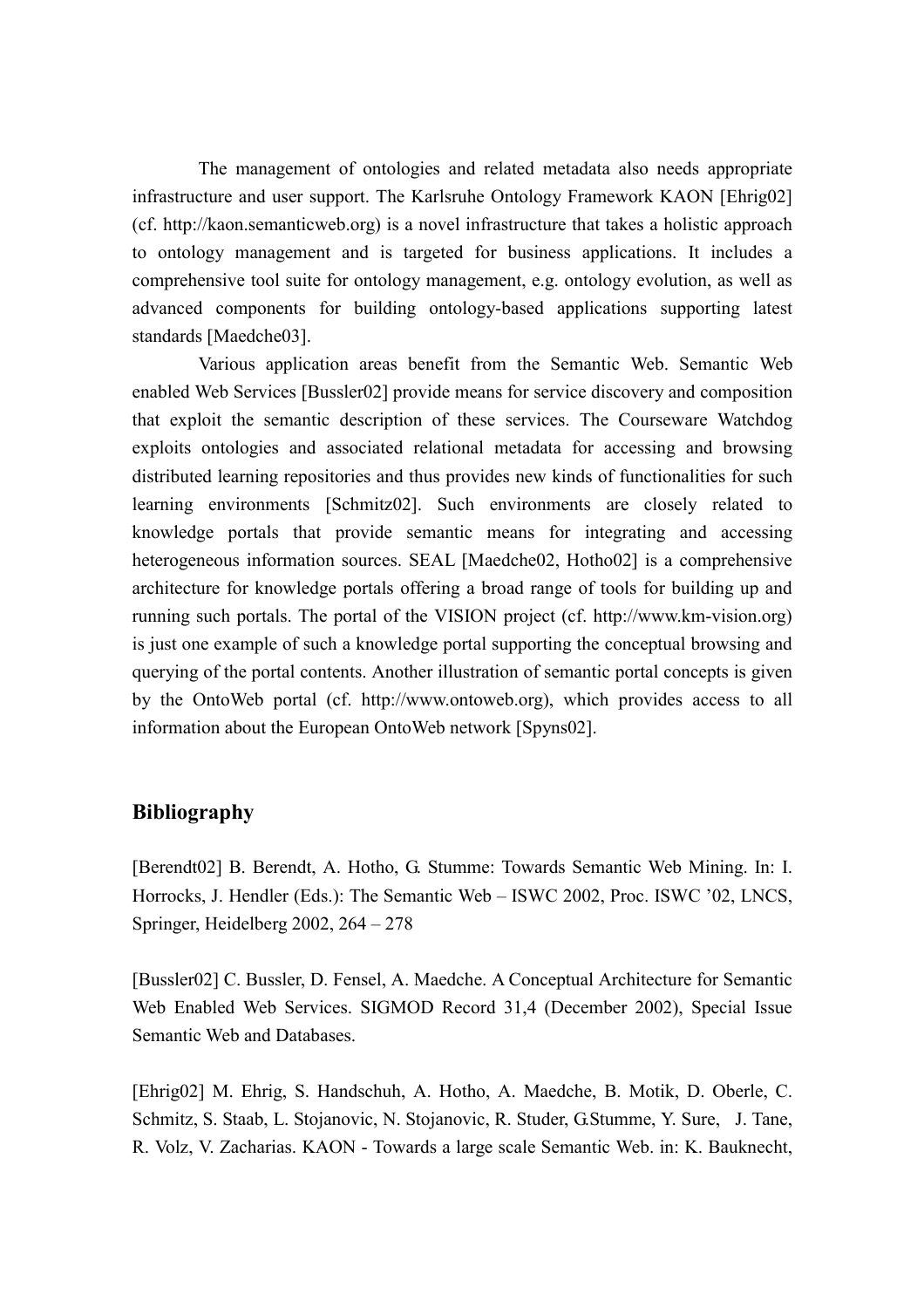A. Min Tjoa, G. Quirchmayr (eds.): E-Commerce and Web Technologies, Third International Conference, EC-Web 2002, Aix-en-Provence, France, September 2-6, 2002, Proceedings. Lecture Notes in Computer Science 2455 Springer 2002, ISBN 3-540-44137-9, 2002.

[Handschuh02] S. Handschuh, S. Staab, F. Ciravegna. S-CREAM - Semi-automatic CREAtion of Metadata. In: Proc. of the European Conference on Knowledge Acquisition and Management - EKAW-2002. Madrid, Spain, October 1-4, 2002. LNCS, Springer, 2002.

[Hotho02] A. Hotho, A. Maedche, S. Staab, R. Studer: SEAL II – the soft spot between richly structured and unstructured knowledge. J. Universal Computer Science (J. UCS) 7(7):566-590, 2001

[Maedche01] A. Maedche, S. Staab. Ontology Learning for the Semantic Web. IEEE Intelligent Systems 16(2), March/April 2001. Special Issue on Semantic Web.

[Maedche02] A. Maedche, S. Staab, R. Studer, Y. Sure, R. Volz: SEAL – Typing up information integration and web site management by ontologies. IEEE-CS Data Engineering Bulletin, Special Issue on Organizing and Discovering the Semantic Web, March 2002

[Maedche03] A. Maedche, B. Motik, L. Stojanovic, R. Studer, R. Volz. An Infrastructure for Searching, Reusing and Evolving Distributed Ontologies. To appear in: Proc. WWW'2003, Semantic Web Track, Budapest, May 2003.

[Schmitz02] Ch. Schmitz, S. Staab, G. Stumme, R. Studer, J. Tane: Accessing distributed learning repositories through a courseware watchdog. In: Proc. of E-Learn 2002: World Conference on E-Learning in Corporate, Government, Healthcare and Higher Education, Montreal, Canada 2002

[Spyns02] P. Spyns, D. Oberle. R. Volz, J. Zheng, M. Jarrar, Y. Sure, R. Studer, R. Meersman. OntoWeb - a Semantic Web Community Portal. In Proc. Fourth International Conference on Practical Aspects of Knowledge Management (PAKM), December 2002, Vienna, Austria, 2002.